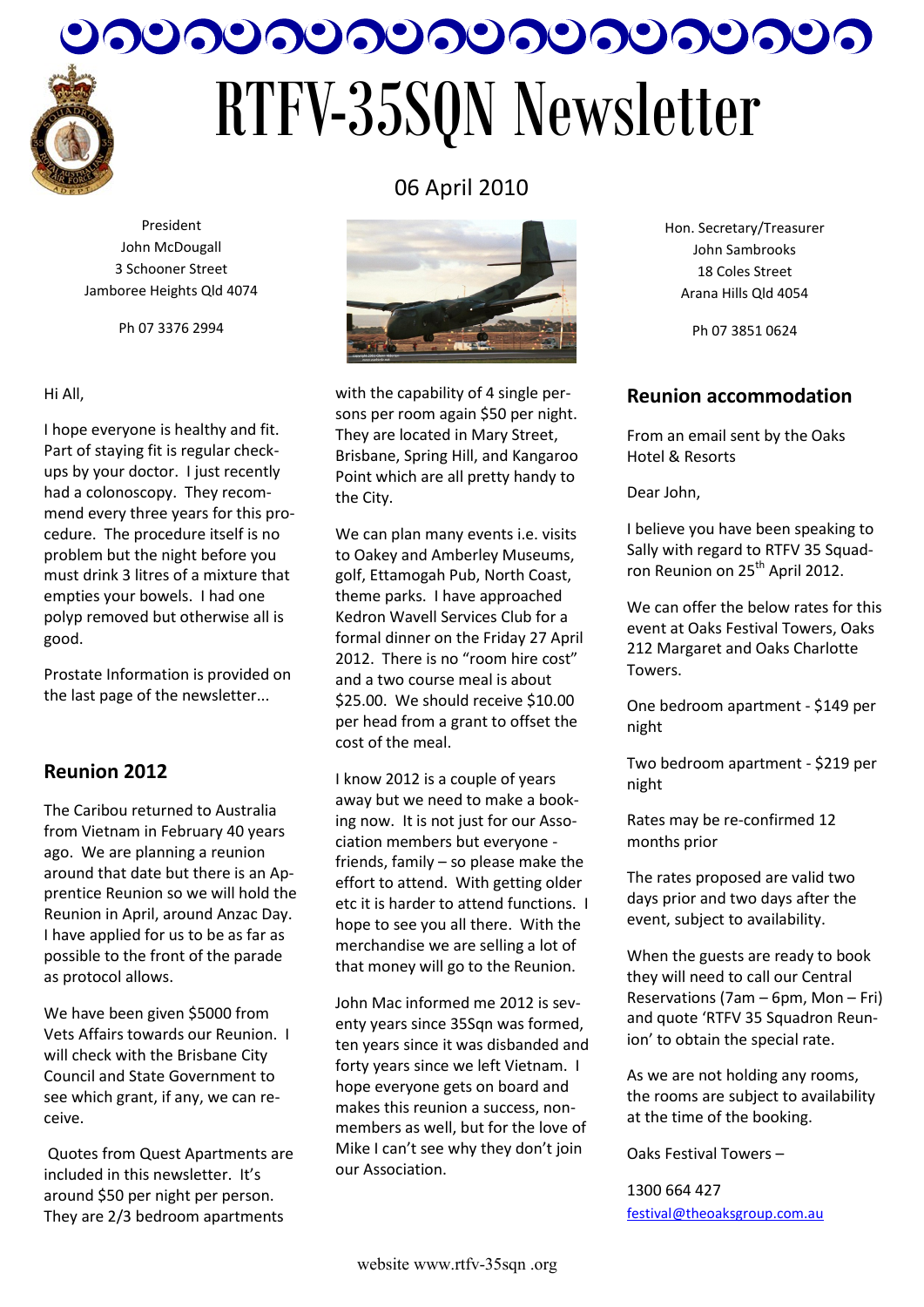# <u>ಲನಲನಲನಲನಲನಲನಲನಲನಲು</u>

Oaks 212 Margaret – 1300 558 270 [212margaret@theoaksgroup.com.au](mailto:212margaret@theoaksgroup.com.au)

#### Oaks Charlotte Towers –

#### 1300 668 870 [charlotte@theoaksgroup.com.au](mailto:charlotte@theoaksgroup.com.au)

When the guests make a booking, the following details are required to secure a booking: postal address, telephone contact number, and a holding credit card.

Guest secure parking is available at \$20 per night at all properties, and it needs to be booked in advance due to limited availability.

We can offer FOC upgrade to our One bedroom executive apartment for yourself as the event organiser, if you would like to stay at one of the above properties.

Please do not hesitate to contact me, should you have any queries.

Kind regards

#### **Asako Yamada-Royal Reservations Agent Oaks Hotels & Resorts**

#### **Vale**

Vale BARRY INGATE

#### BARRY PASSED AWAY 3 MARCH 2010

Our deepest sympathy goes to Barry's family.

I never met Barry but I have spoken to him a number of times plus contacting him by email.

Barry's last email to me was just before Christmas last year...

Sambo – Thanks for keeping me up to date through the year mate and I look forward to reading your info in the future. I'm afraid I won't be travelling any more as the problem that prevented me getting to T'ville has grounded me so there won't be any more trips East. Anyway, I hope you and your family have a great Xmas and New Year and take care of each other. Very best regards - Bazz

#### **Thanks**

I would like to thank Stu Bonett. He was kind enough to send me some Honour Rolls 990 x 700 mm. I have sent one to the Australian War Memorial. I will give one to the Vietnam Vets Museum at Phillip Island as well as Point Cook Museum. (They have 2 now).

Stu sent an Honour Roll with A4 140 and A4 152.) I will also present one plaque to Point Cook and I will also present a plaque to other Museums so that we can leave our footprint in every State. I will contact members in various States to find the best Museums to present the plaque and Honour Rolls.

It was a disappointment to find out after the event that there was a ceremony when A4 140 and A4 152 were presented to Canberra and Point Cook. If anyone has any photos of these ceremonies would they please forward these to me so I can put them on the website.

### **Caribou Door Signing**

Those of us who attended the Amberley Aviation Museum when A4 236 was inducted to the Museum have already signed the door. It will be at the Port Office Hotel on Anzac Day so members can sign the door. A few members have sent me \$15.00 that was the price I was quoted to

scan the signature on to a plate and then attached to the door.

I may get a grant from Vets Affairs to cover the cost of this. I will hold their money in abeyance so please don't send any more money. The door will also be at the Reunion in 2012. I will try to get a complete list of those who have passed so that their name can be included on the plate.

# **Colour Parade**

38 Squadron is selling DVD sets of the Colour Parade for \$15.00 – please contact CPL Kristian Whitehead 38 Sqn RAAF Base, Townsville 4810, or email KristianWhitehouse@defence.gov.au.

### **Anzac Day**

Port Office Hotel opens at 11:00 a.m. Beer, spirits, wine – prices are \$2.50 local pots, \$4.00 local schooners, \$5.00 local stubbies, \$5.00 glass house red or white and sparkling wine, \$6.00 basic spirits, \$15.00 entry fee which includes hot and cold canapé platters.

#### **Merchandise**

Bumper Stickers \$3.50 each or 3 for \$10 includes postage.

Pen Holders \$4 - Postage for the pen holder is \$4.35 – that is the dearest component of the purchase.

Pens \$3.

I can post as many pens as you like, pen holder, bumper sticks for \$4.35 postage.

I have more plaques at \$100 each, including postage, stubby holders are \$6 - not including postage. Caps \$20 not including postage, Bisley Shirts "End of an Era/Wallaby Airlines" \$50 including postage.

Check our products page on the website.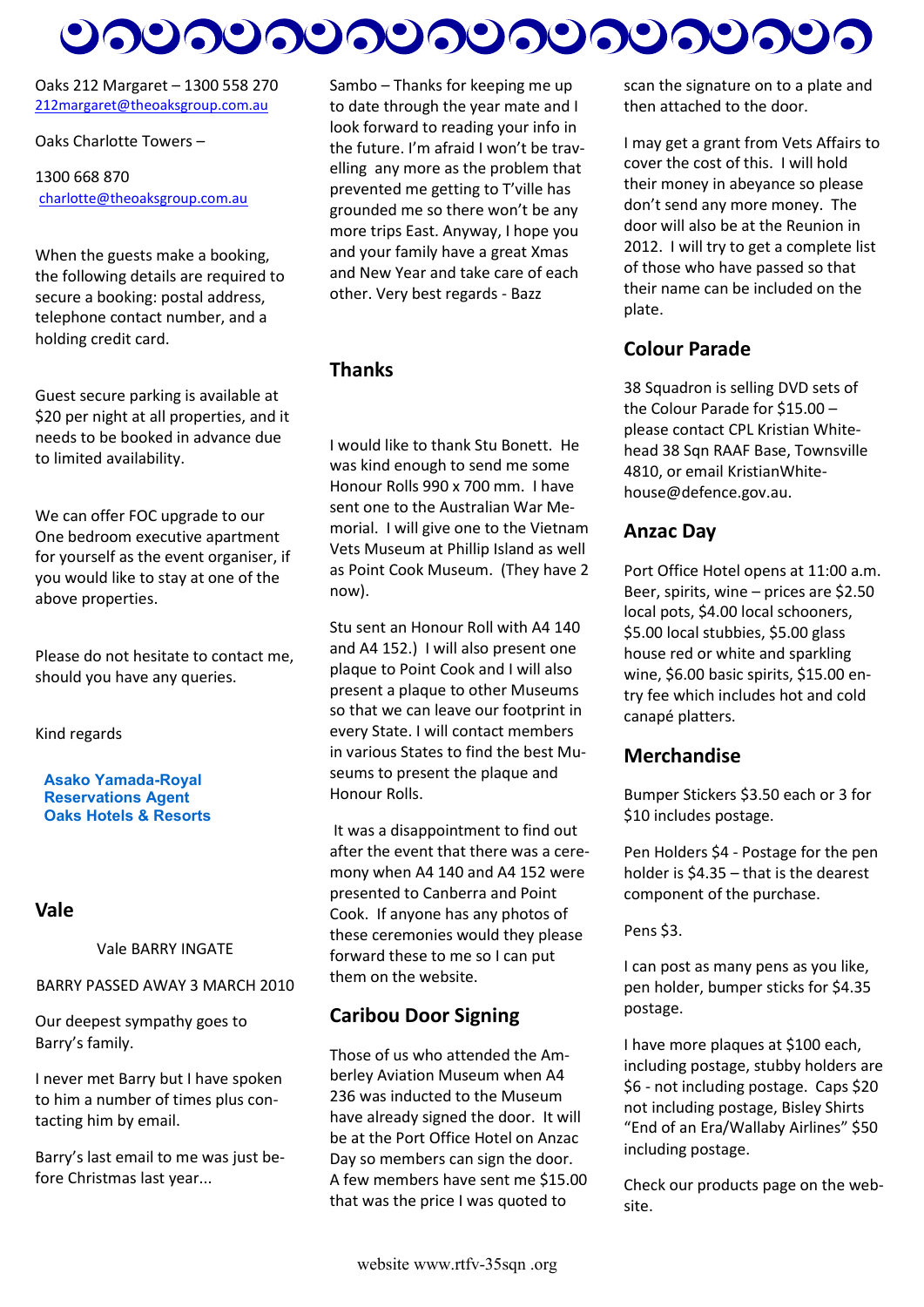# 

Remember, when you purchase this merchandise, all proceeds go to our 2012 reunion.

#### **History**

February 1972: Caribous leave Vietnam

Monday 25 April 1915: Anzac landing at Gallipoli

Wednesday 25 May 1896: South Australian women exercise their right to vote

Saturday 25 June 1950: Communist controlled North Korea invades South Korea

Monday 25 July 1924 : Government introduces compulsory voting in Federal Elections

Thursday 25 August 1793: Reverend Richard Johnson completes first church in Colony

Sunday 25 Sept 1981 : Federal Government begins deregulation of Builders Labourers Federation

Tuesday 25 Oct 1794 : Scottish martyrs (political prisoners) arrive in Sydney

Friday 25 Nov 1789 : Aborigine Bennelong captured to provide information on local areas and traditions

Sunday 25 Dec 1946: Yours truly born

Sunday 25 Dec 1974: Darwin devastated by Cyclone Tracey

#### **1972**

Billy McMahon is Prime Minister until his defeat to Gough Whitlam in December

Richard Nixon is the President of the USA

The Watergate scandal begins

11 Israeli athletes are killed by an Arab terrorist group at the Munich Olympics

Manly-Warringah win their first NSW Rugby League premiership; Carlton wins the VFL premiership and Piping Lane wins the Melbourne Cup

Helen Reddy records "I am Woman"

Apollo 17 completes the last manned moon mission

#### **AND**

# **RTFV-35Sqn leaves Vietnam**

To celebrate, a 40 year "Wallaby Airlines" reunion is planned for 2012 and we need your input. Proposals include a formal dinner and visits to military museums and theme parks, but to make the most of the opportunity to catch up with old mates, we are looking for any suggestions from you. Please send your ideas to John McDougall or John Sambrooks.

To commemorate this special occasion, we also intend to hold the signing of the Caribou door that we have acquired.

70 years ago in 1942 35Sqn was formed in Pearce WA.

In 2002 35Sqn disbanded.

Cheers

Sambo